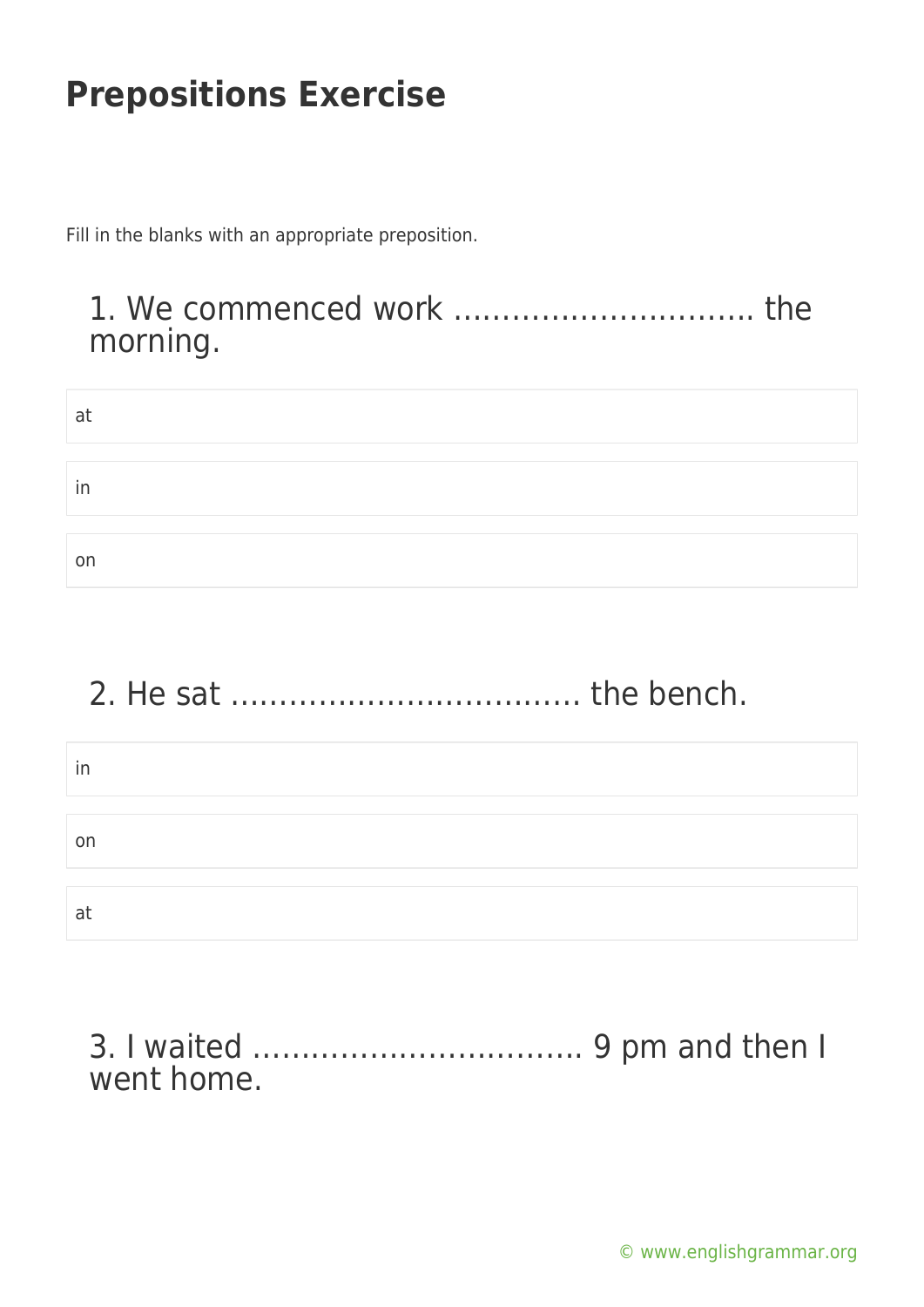till

until

Either could be used here

### 4. I haven't met him …………………………….. Friday.

| for   |  |
|-------|--|
|       |  |
| since |  |
|       |  |
| from  |  |

### 5. We walked ……………………………… the edge of the cliff.

up to

until

[© www.englishgrammar.org](https://www.englishgrammar.org/)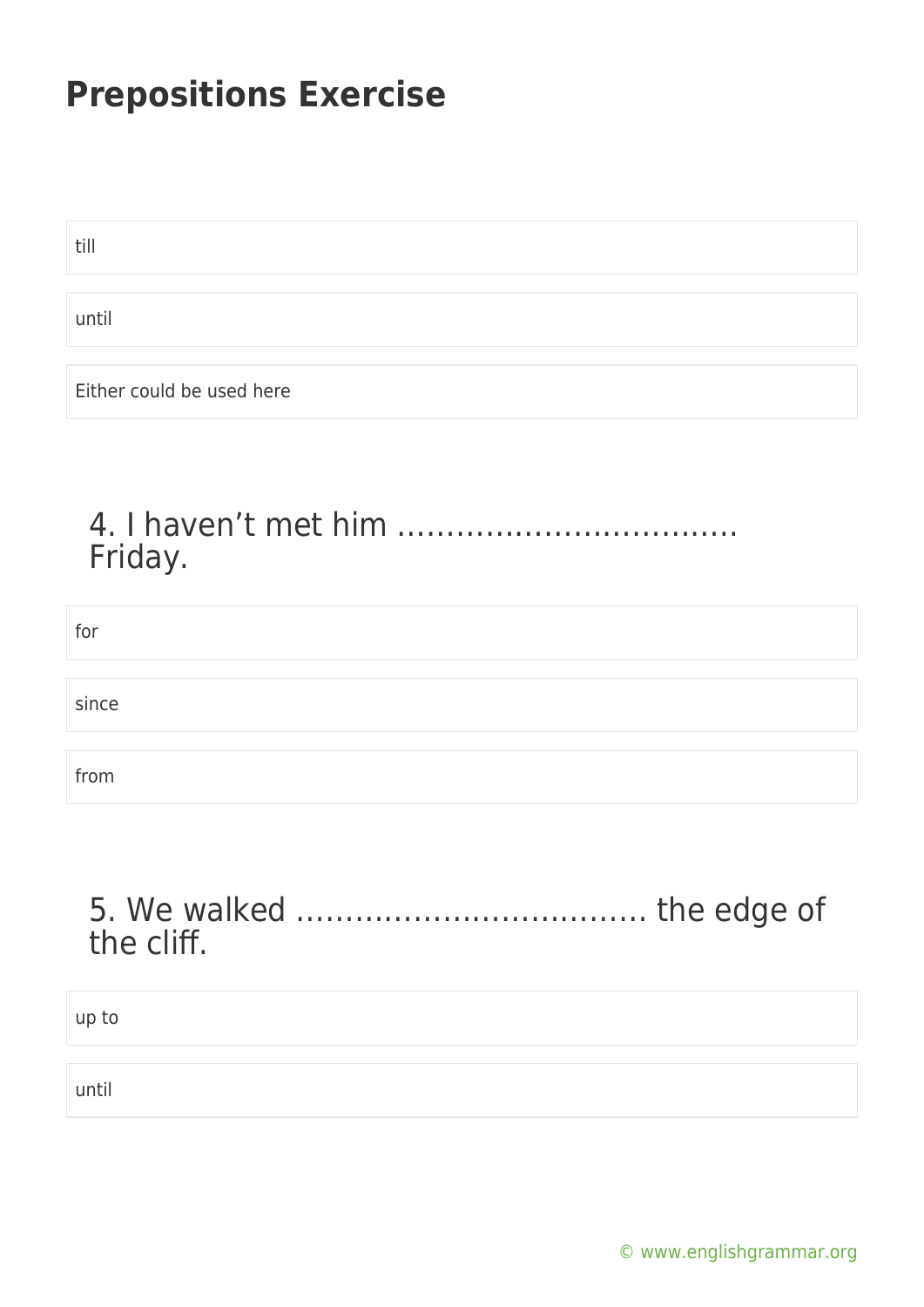till

### 6. There are some understandings …………………………….. the two families.

between

among

Either could be used here

# 7. We started ……………………………… sunrise.

before

when

in front of

8. I would be back ………………………………. a few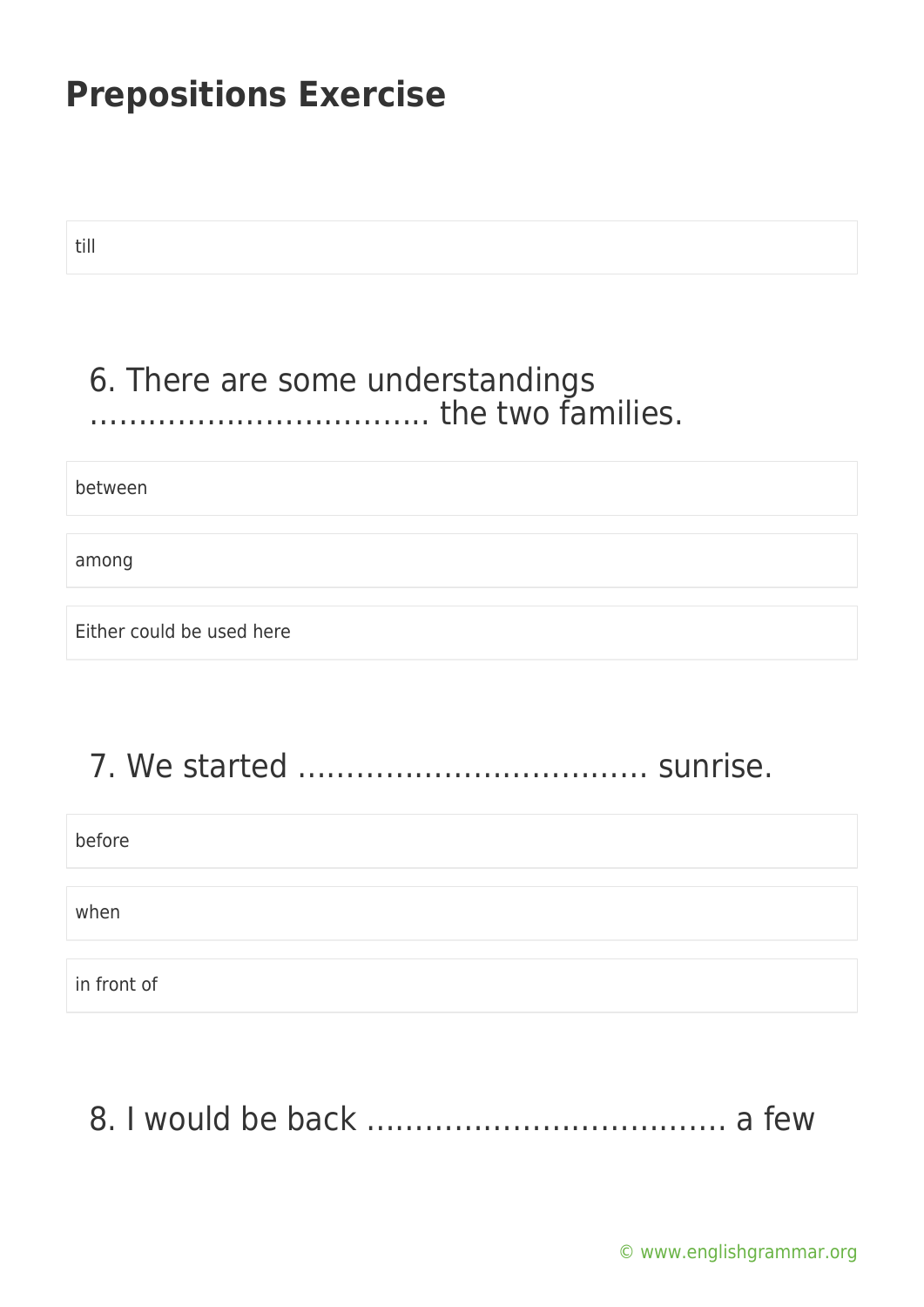#### minutes.

| at |  |
|----|--|
|    |  |
| in |  |
|    |  |
| on |  |

## 9. We started ………………………………. dawn.

| ın |  |  |  |
|----|--|--|--|
|    |  |  |  |
| at |  |  |  |
|    |  |  |  |
| on |  |  |  |

#### 10. I have been waiting for this day ……………………………. years.

since

for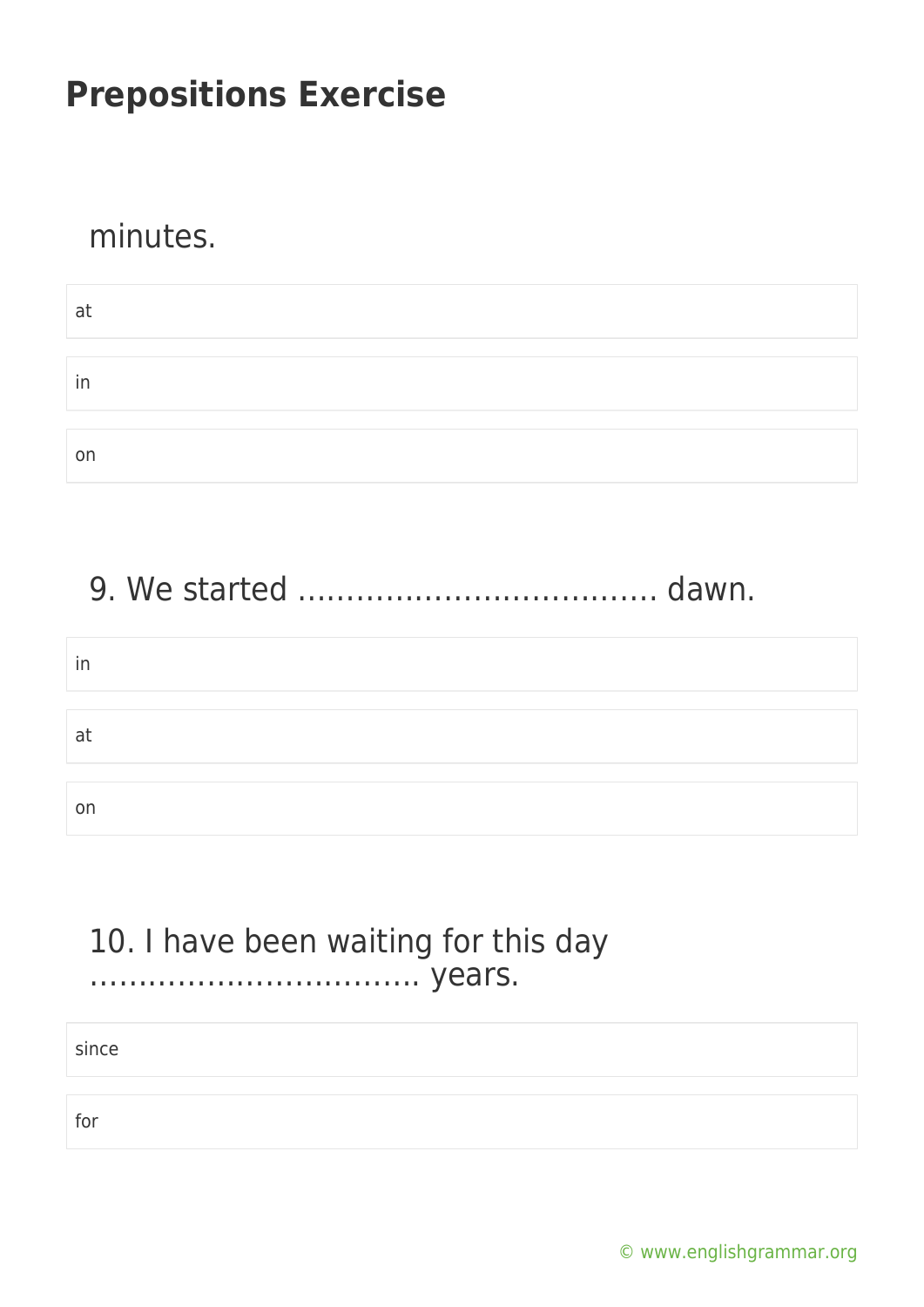from 11. He is ………………………….. the top of his career. at in on

## 12. That is the movie I was speaking

…………………………...

about of in